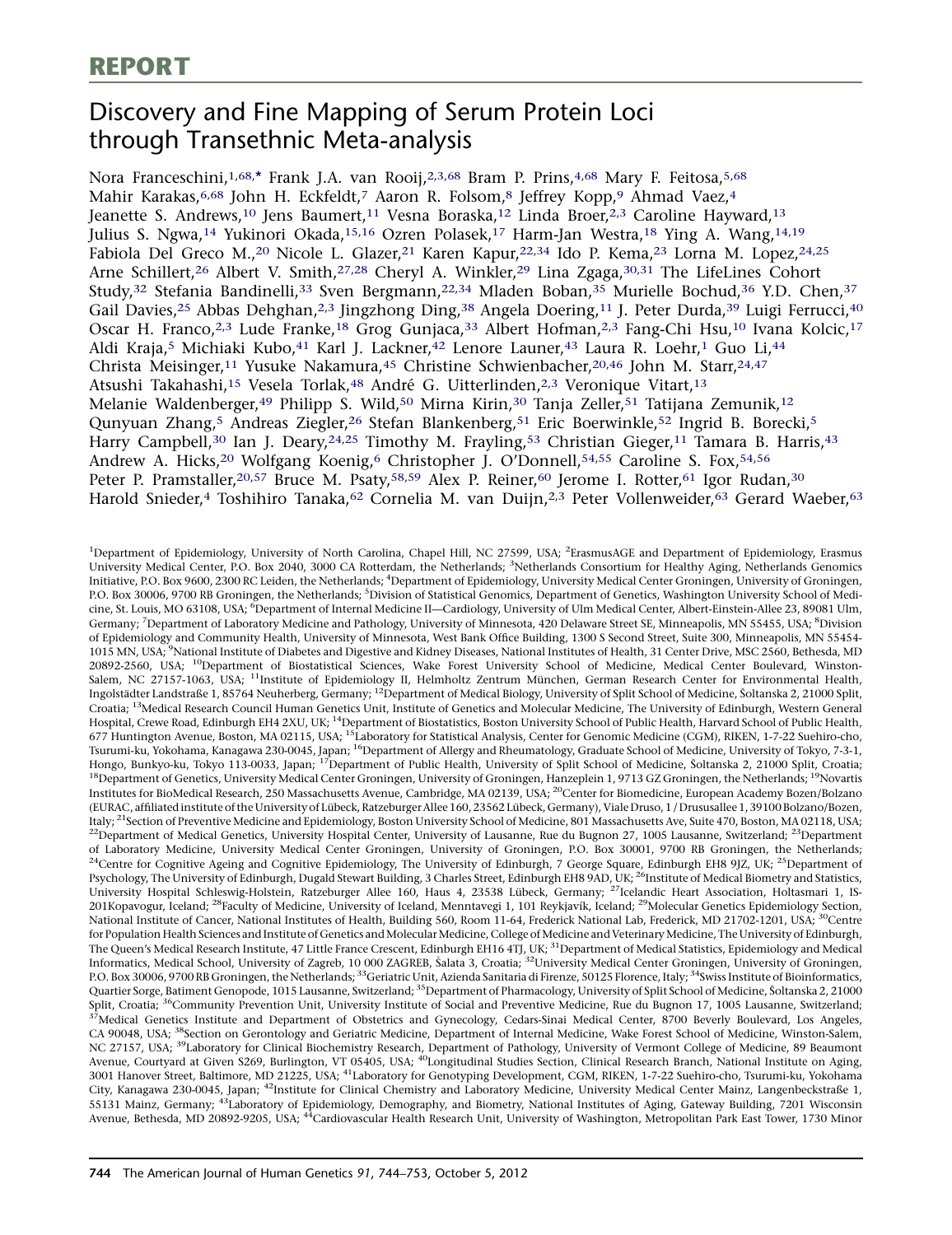## <span id="page-1-0"></span>James F. Wilson,<sup>30</sup> Jacqueline C.M. Witteman,<sup>[2,3](#page-0-0)</sup> Bruce H.R. Wolffenbuttel,<sup>64</sup> Alan F. Wright,<sup>13</sup> Qingyu Wu,65 Yongmei Liu,66 Nancy S. Jenny,[39](#page-0-0) Kari E. North,[1](#page-0-0) Janine F. Felix,[2,3](#page-0-0),68 Behrooz Z. Alizadeh,<sup>4,68</sup> L. Adrienne Cupples,<sup>[14](#page-0-0),54,68</sup> John R.B. Perry,<sup>53,68</sup> and Andrew P. Morris<sup>67,68,\*</sup>

Many disorders are associated with altered serum protein concentrations, including malnutrition, cancer, and cardiovascular, kidney, and inflammatory diseases. Although these protein concentrations are highly heritable, relatively little is known about their underlying genetic determinants. Through transethnic meta-analysis of European-ancestry and Japanese genome-wide association studies, we identified six loci at genome-wide significance ( $p < 5 \times 10^{-8}$ ) for serum albumin (HPN-SCN1B, GCKR-FNDC4, SERPINF2-WDR81,<br>TNEBSE114 ZCCHC2 EPMD5 WDR76 and PBS11 ECCRT in up to 52,100 European appeartm and 0.280 Iapanese indi TNFRSF11A-ZCCHC2, FRMD5-WDR76, and RPS11-FCGRT, in up to 53,190 European-ancestry and 9,380 Japanese individuals) and three loci for total protein (TNFRS13B, 6q21.3, and ELL2, in up to 25,539 European-ancestry and 10,168 Japanese individuals). We observed little evidence of heterogeneity in allelic effects at these loci between groups of European and Japanese ancestry but obtained substantial improvements in the resolution of fine mapping of potential causal variants by leveraging transethnic differences in the distribution of linkage disequilibrium. We demonstrated a functional role for the most strongly associated serum albumin locus, HPN, for which Hpn knockout mice manifest low plasma albumin concentrations. Other loci associated with serum albumin harbor genes related to ribosome function, protein translation, and proteasomal degradation, whereas those associated with serum total protein include genes related to immune function. Our results highlight the advantages of transethnic meta-analysis for the discovery and fine mapping of complex trait loci and have provided initial insights into the underlying genetic architecture of serum protein concentrations and their association with human disease.

Albumin, the major plasma protein, transports endogenous and exogenous compounds such as nutrients, hormones, metabolic catabolites, and drugs and maintains intravascular volume by generating oncotic pressure. Diverse conditions, including cancer, liver and kidney diseases, and acute and chronic inflammatory states, manifest reduced plasma albumin concentrations. Low plasma albumin is associated with increased risk of cardio-vascular disease<sup>[1](#page-8-0)</sup> and mortality.<sup>2</sup> Gamma globulins, the second most abundant type of plasma protein, are composed primarily of immunoglobulins (Ig), the effector arm of humoral immunity. Dysregulation of Ig may result from altered production in infectious and autoimmune diseases and in immunodeficiency syndromes and from increased loss in kidney disease.<sup>[3](#page-8-0)</sup> To date, little is known about the genetic regulation of plasma proteins, and the pathophysiologic mechanisms leading to low albumin concentrations in many acute and chronic disease conditions remain obscure. Genetic tools may allow for the discovery of pathways in the metabolism, regulation, and/or disease processes associated with changes in these proteins and may provide insights into the immune system, cancer, inflammatory diseases, and malnutrition.

Serum albumin heritability estimates range from 0.36 to 0.77 in family and twin studies. $4-7$  Recent genome-wide association studies (GWASs) of populations of eastern Asian ancestry have revealed genetic loci contributing to variation in blood protein concentrations: GCKR (MIM 600[8](#page-8-0)42)-FNDC4 (MIM 611905) to serum albumin, $8$ TNFRSF13B (MIM 604907) to total protein, $8$  and RPS[11](#page-8-0) (MIM 180471)- $FCGRT$  (MIM 601437) to both traits.<sup>8,9</sup> These associations have not been previously examined in other ancestry groups, and much of the heritability of blood protein concentrations remains unexplained. To bridge this gap in our understanding of the genetic architecture of serum protein concentrations, we began by performing a meta-analysis of European-ancestry GWASs for albumin and total protein. Subsequently, we combined

68These authors contributed equally to this work

\*Correspondence: [noraf@unc.edu](mailto:noraf@unc.edu) (N.F.), [amorris@well.ox.ac.uk](mailto:amorris@well.ox.ac.uk) (A.P.M.)

[http://dx.doi.org/10.1016/j.ajhg.2012.08.021.](http://dx.doi.org/10.1016/j.ajhg.2012.08.021) ©2012 by The American Society of Human Genetics. All rights reserved.

Ave, Suite 1360, Seattle, WA 98101, USA; <sup>45</sup>Laboratory of Molecular Medicine, Human Genome Center, Institute of Medical Science, University of Tokyo, 4-6-1 Shirokanedai, Minato-ku, Tokyo 108-8639, Japan; 46Department of Experimental and Diagnostic Medicine, University of Ferrara, 44121 Ferrara, Italy; 47Alzheimer Scotland Dementia Research Centre, Department of Psychology, The University of Edinburgh, Room G24, 7 George Square, Edinburgh EH8 9JZ, UK; <sup>48</sup>University Hospital Split, Šoltanska 2, 21000 Split, Croatia; <sup>49</sup>Research Unit of Epidemiology, Helmholtz Zentrum München, German Research Center for Environmental Health, Ingolstädter Landstraße 1, 85764 Neuherberg, Germany; <sup>50</sup>Department of Medicine II, University Medical Center Mainz, Langenbeckstraße 1, 55131 Mainz, Germany; <sup>51</sup>University Heart Center Hamburg, Clinic for General and Interventional Cardiology, Martinistraße 52, 20246 Hamburg, Germany; <sup>52</sup>Center for Human Genetics and Division of Epidemiology, School of Public Health, University of Houston, 1200 Herman Pressler, Houston, TX 77030, USA; <sup>53</sup>Genetics of Complex Traits, Peninsula Medical School, University of Exeter, Barrack Road, Exeter EX2 5DW, UK; <sup>54</sup>National Heart, Lung, and Blood Institute (NHLBI) Framingham Heart Study, Division of Intramural Research, 73 Mt. Wayte Avenue, Suite 2, Framingham, MA 01702-5827, USA; <sup>55</sup>Cardiology Division, Department of Medicine, Massachusetts General Hospital, Harvard Medical School, 55 Fruit Street, Boston, MA 02114, USA; <sup>56</sup>Center for Populations Studies, NHLBI, 73 Mt. Wayte Ave, Suite 2, Framingham, MA 01702-5827, USA; <sup>57</sup>Department of Neurology, General Central Hospital, 39100 Bolzano, Italy; <sup>58</sup>Cardiovascular Health Research Unit, Departments of Medicine, Epidemiology, and Health Services, University of Washington, Metropolitan Park East Tower, 1730 Minor Ave, Suite 1360, Seattle, WA 98101, USA; <sup>59</sup>Group Health Research Institute, Group Health Cooperative, 1730 Minor Ave, Suite 1600, Seattle, WA 98101-1448, USA; <sup>60</sup>Department of Epidemiology, School of Public Health, University of Washington, Box 357236, Seattle, WA 98195, USA; <sup>61</sup>Medical Genetics Institute, Cedars-Sinai Medical Center, 8700 Beverly Boulevard, Suite 400, Los Angeles, CA 90048, USA; 62Laboratory for Cardiovascular Diseases, CGM, RIKEN, 1-7-22 Suehiro-cho, Tsurumi-ku, Yokohama City, Kanagawa 230-0045, Japan; <sup>63</sup>Internal Medicine Department, Lausanne University Hospital, Rue du Bugnon 46, 1011 Lausanne, Switzerland; <sup>64</sup>Department of Endocrinology, University Medical Center Groningen, University of Groningen, Hanzeplein 1, 9713 GZ Groningen, the Netherlands; 65Molecular Cardiology/Nephrology & Hypertension Lerner Research Institute, Cleveland Clinic, 9500 Euclid Avenue, Cleveland, OH 44195, USA; 66Department of Epidemiology and Prevention, Wake Forest University School of Medicine, Medical Center Boulevard, Winston-Salem, NC 27157-1063, USA; <sup>67</sup>Wellcome Trust Centre for Human Genetics, University of Oxford, Roosevelt Drive, Oxford OX3 7BN, UK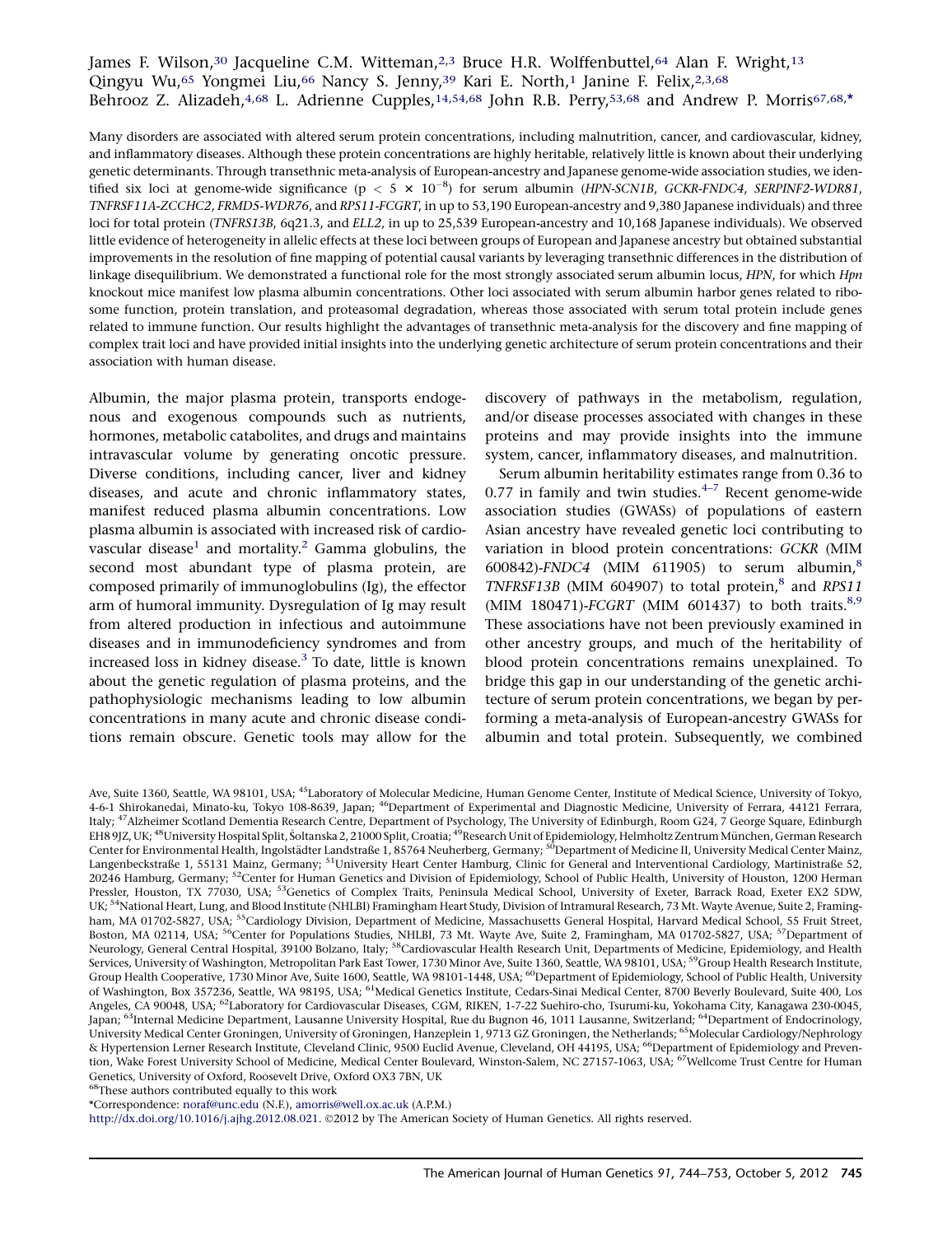|                      |     |                            | <b>Alleles</b> |               |      |             |        |                       |                    |                  |  |  |
|----------------------|-----|----------------------------|----------------|---------------|------|-------------|--------|-----------------------|--------------------|------------------|--|--|
| <b>Lead SNP</b>      | Chr | <b>Position (Build 36)</b> | <b>Effect</b>  | Other         | EAF  | <b>Beta</b> | SE     | p Value               | <b>Sample Size</b> | Locus            |  |  |
| <b>Serum Albumin</b> |     |                            |                |               |      |             |        |                       |                    |                  |  |  |
| rs4806073            | 19  | 40,247,030                 | $\mathsf{C}$   | T             | 0.93 | 0.0257      | 0.0033 | $3.3 \times 10^{-15}$ | 53,187             | HPN-SCN1B        |  |  |
| rs1260326            | 2   | 27,584,444                 | T              | $\mathcal{C}$ | 0.41 | 0.0124      | 0.0016 | $2.9 \times 10^{-14}$ | 53,189             | GCKR-FNDC4       |  |  |
| rs11078597           | 17  | 1,565,113                  | $\mathsf{C}$   | T             | 0.18 | 0.0205      | 0.0029 | $6.8 \times 10^{-13}$ | 38,231             | SERPINF2-WDR81   |  |  |
| rs13381710           | 18  | 58,304,309                 | G              | A             | 0.30 | 0.0108      | 0.0018 | $3.9 \times 10^{-9}$  | 53,189             | TNFRSF11A-ZCCHC2 |  |  |
| rs16948098           | 15  | 42,006,899                 | A              | G             | 0.06 | 0.0229      | 0.0041 | $1.9 \times 10^{-8}$  | 53,189             | FRMD5-WDR76      |  |  |
| rs739347             | 19  | 54,693,197                 | T              | $\mathsf{C}$  | 0.89 | 0.0186      | 0.0034 | $3.2 \times 10^{-8}$  | 38,231             | RPS11-FCGRT      |  |  |
| <b>Total Protein</b> |     |                            |                |               |      |             |        |                       |                    |                  |  |  |
| rs3751991            | 17  | 16,776,011                 | A              | $\mathsf{C}$  | 0.11 | 0.0377      | 0.0059 | $1.3 \times 10^{-10}$ | 25,537             | TNFRSF13B        |  |  |
| rs204999             | 6   | 32,217,957                 | A              | G             | 0.74 | 0.0251      | 0.0042 | $3.4 \times 10^{-9}$  | 25,537             | 6q21.3           |  |  |

the European meta-analysis with data from a GWAS of Japanese ancestry with the aim of (1) identifying additional loci through increased sample size, (2) assessing the evidence of heterogeneity in allelic effects between ethnic groups, and (3) improving the resolution of fine mapping in associated regions by leveraging the expected differences in the structure of linkage disequilibrium (LD) between diverse populations.

The European-ancestry meta-analysis consisted of 53,190 individuals (from 20 GWASs) for serum albumin and 25,539 individuals (from six GWASs) for total protein ([Tables S1–S3](#page-8-0) and [Supplemental Data](#page-8-0) available online). The procedures followed were approved by the institutional review board committees and are in accordance with the ethical standards of the institutional committees on human experimentation. All participants have given informed consent. Sample and SNP quality control (QC) were undertaken within each study. Each GWAS was then imputed at up to 2.5M autosomal SNPs with the use of CEU (Utah residents with ancestry from northern and western Europe from the CEPH collection) samples from phase II of the International HapMap Project.<sup>[10](#page-9-0)</sup> Each SNP with minor allele frequency (MAF)  $>1\%$  that passed QC was tested for association with serum albumin and total protein under an additive model after adjustment for study-specific covariates. The results of each GWAS were corrected for residual population structure using the genomic control inflation factor $11$  and were combined via fixed-effect inverse-variance-weighted meta-analysis. The results of the meta-analysis were subsequently corrected by a second round of genomic control ( $\lambda_{\text{GC}} = 1.04$ ) for serum albumin and  $\lambda_{\text{GC}} = 1.02$  for total protein) to allow for population differences between studies.

The European-ancestry meta-analysis identified six genome-wide significant loci ( $p < 5 \times 10^{-8}$ ) for serum albumin and two for total protein (Table 1, [Figure S1\)](#page-8-0). These included association signals for serum albumin at HPN (MIM 142440)-SCN1B (MIM 600235) ( $p = 3.3 \times$  $10^{-15}$ ), SERPINF2 (MIM 613168)-WDR81 (MIM 614218)  $(p = 6.8 \times 10^{-13})$ , TNFRSF11A (MIM 603499)-ZCCHC2  $(p = 3.9 \times 10^{-9})$ , and FRMD5-WDR76  $(p = 2.0 \times 10^{-8})$ <br>and for total protein on chromosome 6.21.3 (p = 3.4  $\times$ and for total protein on chromosome 6q21.3 ( $p = 3.4 \times$  $10^{-9}$ ). We also confirmed the associations previously reported in eastern Asian populations at  $GCKR\text{-}FNDC4$  (p = 2.9  $\times$  10<sup>-14</sup>) and *RPS11-FCGRT* (p = 3.2  $\times$  10<sup>-8</sup>) for serum<br>albumin\_and\_*TNEBSE12B\_(p* = 1.2  $\times$  10<sup>-10</sup>), for total albumin and TNFRSF13B ( $p = 1.3 \times 10^{-10}$ ) for total protein. Inspection of the HPN-SCN1B locus [\(Figure 1\)](#page-3-0) provided evidence for two independent association signals for serum albumin (rs4806073,  $p = 3.3 \times 10^{-15}$ ; rs11671010,  $p = 1.9 \times 10^{-13}$ ; CEU  $r^2 = 0.02$ , 4.3 kb apart).<br>To perform conditional analyses at this locus, we applied To perform conditional analyses at this locus, we applied genome-wide complex trait analysis  $(GCTA)^{12}$  $(GCTA)^{12}$  $(GCTA)^{12}$  to the results of the European-ancestry meta-analysis and individual-level genotype data from the Atherosclerosis Risk in Communities Study (8,127 European American individuals, [Table S1\)](#page-8-0) and confirmed that both SNPs remained genome-wide significant after adjustment for the effect of the other (rs4806073,  $p = 1.6 \times 10^{-12}$ ; rs11671010,  $p = 1.5 \times 10^{-11}$ ).

The results of the European meta-analysis were then combined with a Japanese-ancestry GWAS (BioBank Japan Project) consisting of 9,380 individuals for serum albumin and 10,168 individuals for total protein [\(Tables S1–S3](#page-8-0), [Supplemental Data\)](#page-8-0). Sample and SNP QC were undertaken within the BioBank Japan Project. The GWAS was imputed at up to 2.5 M autosomal SNPs with the use of Han Chinese in Beijing and Japanese in Tokyo (CHB+JPT) samples from phase II of the International HapMap Project.<sup>[10](#page-9-0)</sup> Each SNP with MAF >1% that passed QC was then tested for association with serum albumin and total protein in the BioBank Japan Project under an additive model after adjustment for age and sex, and the results were corrected for residual population structure with the genomic control inflation factor ( $\lambda_{\text{GC}} = 0.98$  for serum albumin and  $\lambda_{\text{GC}} = 1.08$  for total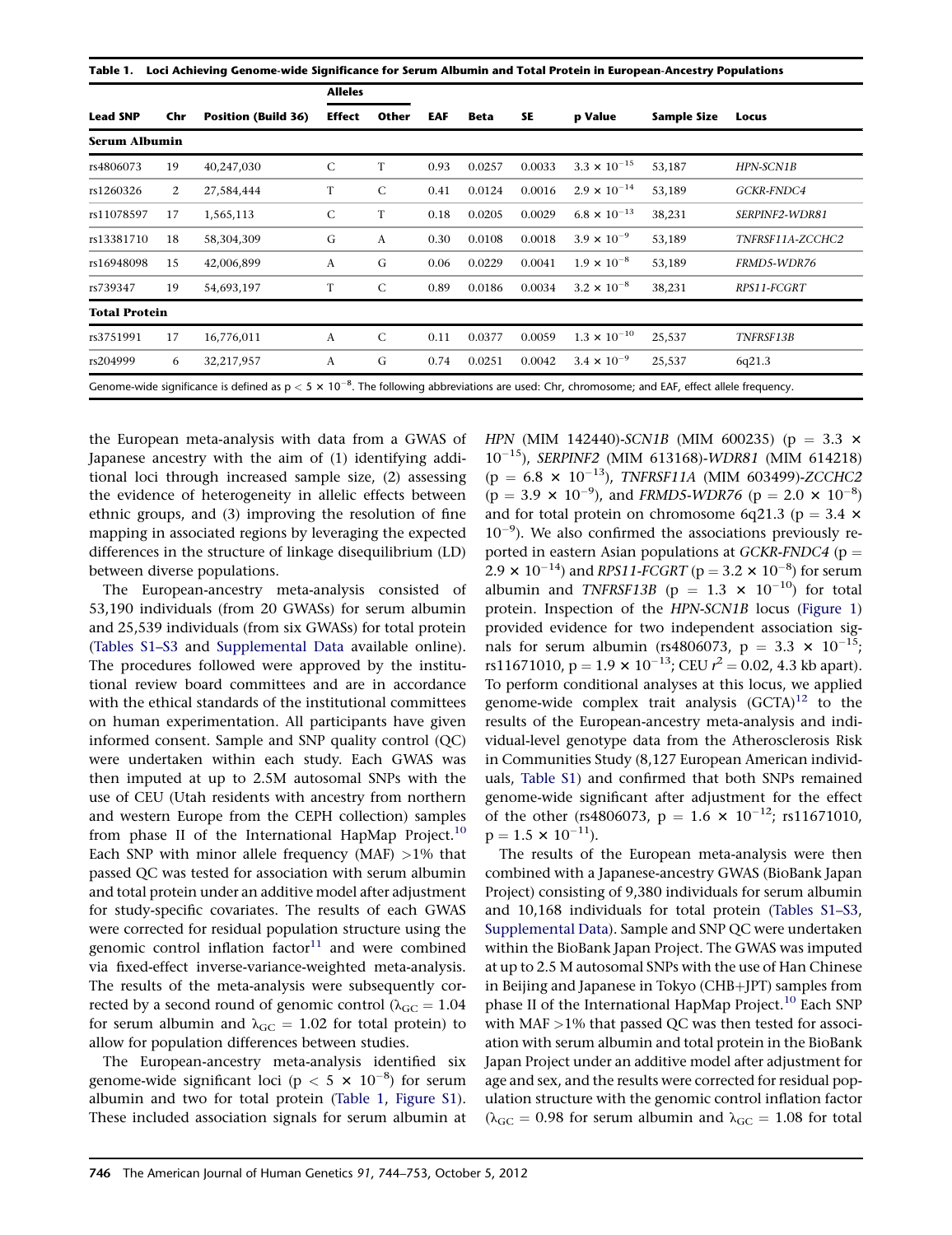<span id="page-3-0"></span>Plotted SNPs (FINE NUMBERING WARDENING FINDER IN THE DELIGION OF THE DISTRICT DEMONSTRATION OF THE DELIGION OF THE OLD BEAT OF



B







The two panels present signal plots from the fixed-effect meta-analyses of European-ancestry individuals showing evidence for two independent associations in the region only: (A) SNPs tagged by rs4806073 and (B) SNPs tagged by rs11671010. In each panel, the lead SNP is represented by the purple circle. Each point represents a SNP plotted with their  $p$  (on a log<sub>10</sub> scale) as a function of genomic position (build 36). The color coding of all other SNPs indicates LD with the lead SNP (estimated by CEU  $r^2$  from phase II HapMap): red,  $r^2 \ge 0$  8: green 0.4  $\le r^2 < 0$  6: gyan 0.2  $\le r^2 < 0$  4: blue  $r^2 < 0$  2: and gray  $r^2$ 0.8; gold, 0.6  $\leq$  r<sup>2</sup><0.8; green, 0.4  $\leq$  r<sup>2</sup><0.6; cyan, 0.2  $\leq$  r<sup>2</sup><0.4; blue, r<sup>2</sup><0.2; and gray, r<sup>2</sup> unknown. Recombination rates are estimated<br>from the International HapMan Project, and gene annotations are from the International HapMap Project, and gene annotations are taken from the University of California Santa Cruz genome browser.

protein). The European meta-analysis and the BioBank Japan Project GWAS were then combined via transethnic meta-analysis implemented with MANTRA (meta-analysis of *transethnic association* studies).<sup>[13](#page-9-0)</sup> This approach has the advantage of allowing for heterogeneity in allelic effects between ancestry groups by assigning studies to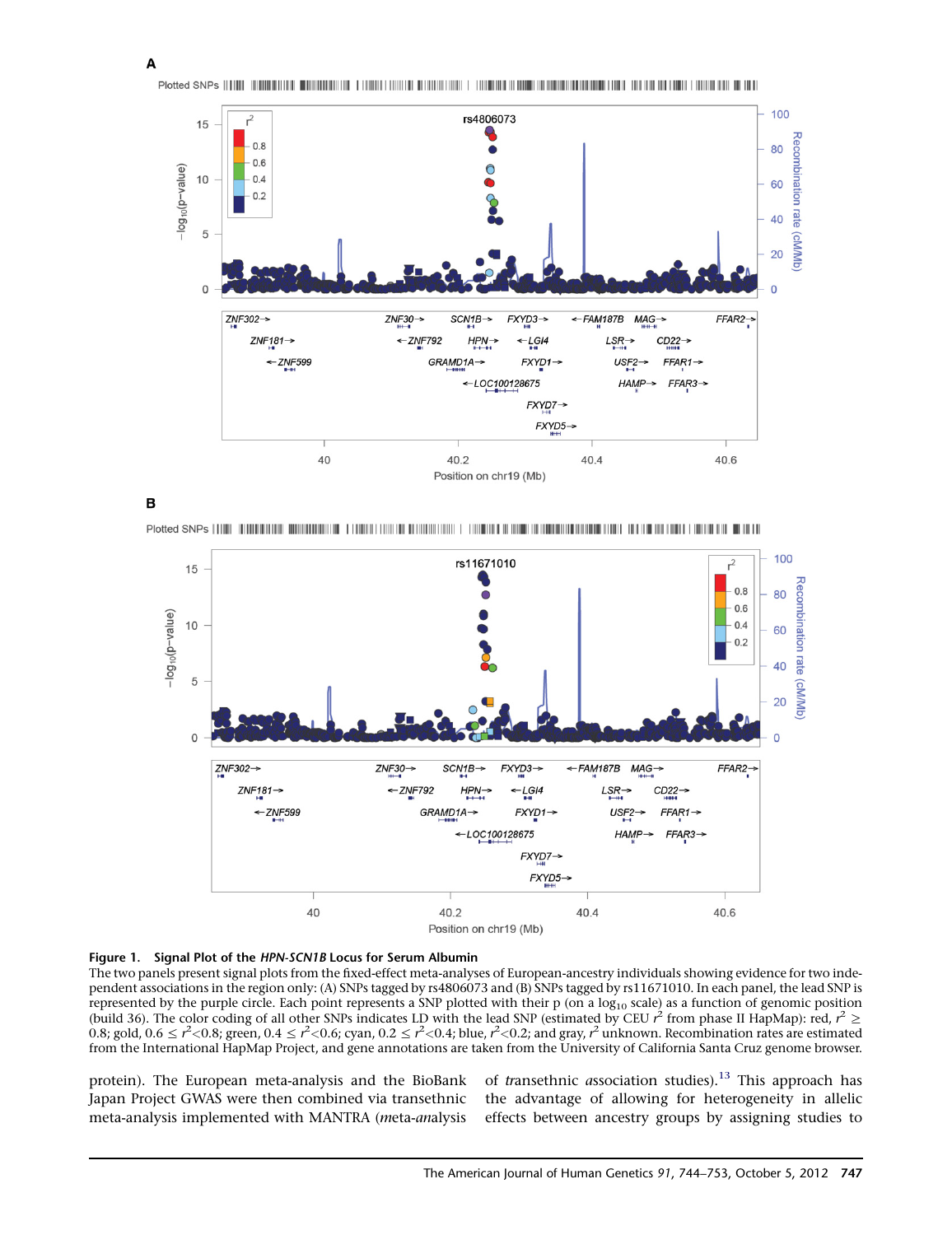clusters according to a Bayesian partition model of similarity in terms of their allele frequency profile. Studies assigned to the same cluster have the same allelic effect. However, each cluster can have different allelic effects. Fixed-effect meta-analysis is thus equivalent to a Bayesian partition model with a single cluster of studies.

We observed strong evidence of association, as defined by a  $log_{10}$  Bayes factor (BF) of 5 (equivalent to prior odds of association of any SNP with either trait of  $1:100,000$ ,  $14$ at all identified loci for both traits [\(Table 2](#page-5-0), [Figure S2\)](#page-8-0). These loci included RPS11-FCGRT for total protein, which was previously observed in eastern Asian populations but not at genome-wide significance in our European-ancestry meta-analysis. The only exception was at the FRMD5-  $WDR76$  locus (log<sub>10</sub>BF = 4.79), where the lead SNP from the European meta-analysis (rs16948098) was not observed in the Japanese GWAS and is monomorphic in eastern Asian (CHB and JPT) HapMap populations.<sup>[10](#page-9-0)</sup> Using the threshold of  $log_{10}BF > 5$  for strong evidence of association, we identified two additional "potential" loci for serum albumin and four for total protein ([Table 2](#page-5-0)).

MANTRA revealed little evidence of heterogeneity in allelic effects between European-ancestry and Japanese studies at the majority of the serum albumin and total protein loci ([Table 2](#page-5-0)). The extent of heterogeneity was assessed through comparison of association BF under a Bayesian partition model wherein the number of clusters of studies is unrestricted to that wherein there is a single cluster, the latter corresponding to homogeneous allelic effects across all ancestry groups. Subsequent fixed-effect inverse-variance-weighted meta-analysis across groups of European and Japanese ancestry [\(Table S4](#page-8-0)) revealed one additional signal for total-protein mapping to ELL2 (MIM 601874,  $p = 1.1 \times 10^{-8}$ , although none of the other potential MANTRA loci showed genome-wide significance  $(p < 5 \times 10^{-8})$ . Among these potential loci, however, there was strong evidence of heterogeneity at ARID5B (MIM 608538) for total protein (MANTRA  $log_{10}BF$  in favor of heterogeneity of 6.79). The lead SNP at this locus (rs2675609) was strongly associated with total protein only in the Japanese GWAS ( $p = 1.7 \times 10^{-6}$ , compared with  $p = 0.014$  in the European meta-analysis), and the allelic effects were in opposite directions in the two ancestry groups ([Table 2\)](#page-5-0). Interestingly, the effect-allele frequency is similar in European-ancestry and Japanese GWASs, and there is little evidence of variation in LD structure between CEU and CHB+JPT reference haplotypes from the 1000 Genomes Project<sup>[15](#page-9-0)</sup> [\(Figure S3\)](#page-8-0). Although intrastudy phenotypic variation in total protein concentrations (such as Ig, which is not available for analyses here) might contribute to these apparent transethnic differences in allelic effects, further investigation is required to fully elucidate the source of heterogeneity between ancestry groups.

To assess the improvement in fine-mapping resolution due to transethnic meta-analysis in serum albumin and total protein loci, we defined ''credible sets'' of SNPs

(J.B. Maller, personal communication) with the strongest signals of association and, hence, most likely to be causal (or tagging an unobserved causal variant), on the basis of European-ancestry GWASs only and then after inclusion of the Japanese study. At each locus, defined by the genomic region 500 kb up and downstream of the lead SNP, we calculated the posterior probability that the  $j<sup>th</sup>$ <br>SND is "causal" (or tags an unobserved causal variant) by SNP is "causal" (or tags an unobserved causal variant) by

$$
\phi_j = \frac{BF_j}{\sum_k BF_k}.
$$

In this expression,  $BF_i$  denotes the  $BF$  in favor of association of the  $j^{\text{th}}$  SNP from the transethnic MANTRA analysis,<br>and the summation in the denominator is over all SNDs and the summation in the denominator is over all SNPs passing QC across the locus (J.B. Maller, personal communication). A 100 $\omega$ % credible set at the locus was then constructed through (1) ranking all SNPs according to their BF and (2) combining ranked SNPs until their cumulative posterior probability exceeded  $\omega$ . Using this definition, we observed improved resolution, in terms of the number of SNPs and the genomic interval covered by the credible set, at HPN-SCN1B, TNFRSF11A-ZCCHC2, and RPS11- FCGRT for serum albumin and at TNFRSF13B and the 6q21.3 locus for total protein [\(Figure 2](#page-6-0), [Table S5\)](#page-8-0). The most striking improvements in resolution were observed at the 6q21.3 locus for total protein, wherein the 99% credible set was reduced from 14 SNPs (covering 346 kb), to just three (covering 37 kb). Furthermore, after transethnic meta-analysis, the posterior probability that the lead SNP was causal (or tagged an unobserved causal variant) was more than 95% at GCKR-FNDC4 and SERPINF2-WDR81 for serum albumin and at TNFRSF13B and the 6q21.3 locus for total protein.

Two of the serum albumin loci, HPN-SCN1B and RPS11- FCGRT, can be validated by existing mouse models. The lead SNP at the HPN-SCN1B locus maps to an intron of HPN, a gene encoding hepsin, a membrane-bound serine protease that has substrate specificity for basic amino acids similar to that of proalbumin processing, suggesting a physiologic role of hepsin in the cleavage of proalbumin to albumin. We compared serum protein concentrations between hepsin knockout (KO) mice and wild-type litter mates<sup>[16](#page-9-0)</sup> [\(Figure 3\)](#page-7-0) using blood samples collected from the inferior vena cava and analyzed by Consolidated Veterinary Diagnostics (West Sacramento, CA, USA). In hepsin<sup>-/-</sup> mice, we observed overwhelming evidence of reduced serum albumin ( $p = 9.1 \times 10^{-12}$ ) and, to a lesser extent, reduced total protein ( $p = 1.5 \times 10^{-5}$ ), but not Ig. At the RPS11-FCGRT locus, KO Fcgrt mice have been previously demonstrated to manifest low serum albumin and low serum gamma Ig concentrations.<sup>17,18</sup> Furthermore, in humans, two siblings with genetic deficiency of FcRn due to lack of the  $\beta$ 2 microglobumin component have manifested reduced serum albumin and gamma Ig concentrations.<sup>[19](#page-9-0)</sup> FCGRT encodes the heavy alpha chain of the FcRn, which prevents lysosomal degradation of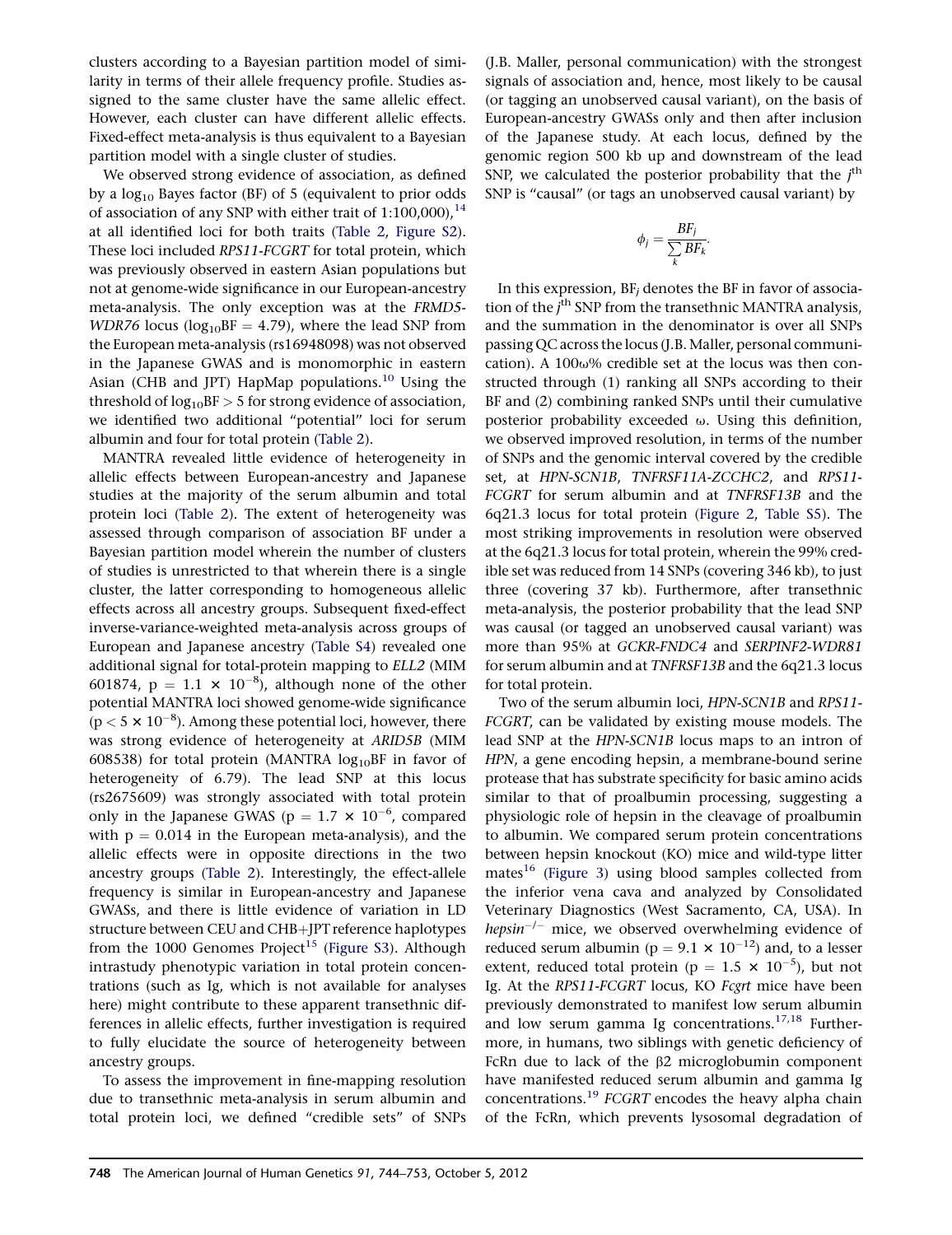|                                                |                                         |                                                    | <b>Alleles</b> |              |      | <b>European Ancestry GWAS Meta-analysis</b> |           |                                 |                       | <b>Japanese GWAS</b> |  |           |                                                      |             | <b>MANTRA Transethnic Meta-analysis</b>           |                                                  |                  |
|------------------------------------------------|-----------------------------------------|----------------------------------------------------|----------------|--------------|------|---------------------------------------------|-----------|---------------------------------|-----------------------|----------------------|--|-----------|------------------------------------------------------|-------------|---------------------------------------------------|--------------------------------------------------|------------------|
| <b>Lead SNP</b>                                |                                         | <b>Position</b><br>Chr (Build 36) Effect Other EAF |                |              |      | Beta                                        | <b>SE</b> | p Value                         | Sample<br><b>Size</b> | <b>EAF</b> Beta      |  | <b>SE</b> | p Value                                              | <b>Size</b> | Sample log <sub>10</sub> BF<br><b>Association</b> | $log_{10}$ <sub>BF</sub><br><b>Heterogeneity</b> | Locus            |
| Serum Albumin Established Loci                 |                                         |                                                    |                |              |      |                                             |           |                                 |                       |                      |  |           |                                                      |             |                                                   |                                                  |                  |
| rs1260326                                      | 2                                       | 27,584,444 T                                       |                | C            | 0.41 | 0.0124                                      | 0.0016    | $2.9 \times 10^{-14}$           | 53,189                | 0.56                 |  |           | $0.0270$ 0.0050 $2.2 \times 10^{-8}$ 9.380           |             | 17.01                                             | 0.28                                             | GCKR-FNDC4       |
| rs4806073                                      | 19                                      | 40,247,030 C                                       |                | T            | 0.93 | 0.0257                                      | 0.0033    | $3.3 \times 10^{-15}$           | 53,187                | 0.92                 |  |           | $0.0380$ $0.0090$ $1.3 \times 10^{-5}$ 9.380         |             | 15.81                                             | $-0.08$                                          | HPN-SCN1B        |
| rs11078597 17                                  |                                         | 1,565,113 C                                        |                | T            | 0.18 | 0.0205                                      | 0.0029    | $6.8 \times 10^{-13}$           | 38,231                | 0.18                 |  |           | $0.0200$ 0.0060 $1.8 \times 10^{-3}$                 | 9.380       | 12.51                                             | 0.20                                             | SERPINF2-WDR81   |
| rs694419                                       | 18                                      | 58,277,092 T                                       |                | C            | 0.52 | 0.0093                                      |           | $0.0016$ $1.2 \times 10^{-8}$   | 53,189                | 0.05                 |  |           | $0.0180$ $0.0110$ $9.2 \times 10^{-2}$ $9.380$       |             | 7.05                                              | $-0.11$                                          | TNFRSF11A-ZCCHC2 |
| rs2280401                                      | 19                                      | 54,691,821 A                                       |                | G            | 0.17 | 0.0121                                      |           | $0.0024$ 7.6 $\times$ $10^{-7}$ | 53,189                | 0.16                 |  |           | $0.0240$ 0.0070 $3.1 \times 10^{-4}$ 9.380           |             | 6.96                                              | 0.13                                             | RPS11-FCGRT      |
| rs16948098 15                                  |                                         | 42,006,899 A                                       |                | $\mathsf{C}$ | 0.06 | 0.0229                                      |           | $0.0041$ $1.9 \times 10^{-8}$   | 53.189                | 0.00                 |  |           |                                                      |             | 4.79                                              |                                                  | FRMD5-WDR76      |
|                                                | Serum Albumin Additional Potential Loci |                                                    |                |              |      |                                             |           |                                 |                       |                      |  |           |                                                      |             |                                                   |                                                  |                  |
|                                                |                                         | rs2293579 11 47,397,334 A                          |                | G            | 0.40 | 0.0093                                      | 0.0017    | $8.0 \times 10^{-8}$            | 53,189                | 0.26                 |  |           | $0.0030$ $0.0050$ $5.7 \times 10^{-1}$ 9.380         |             | 5.61                                              | $-0.05$                                          | PSMC3            |
|                                                |                                         | rs12914385 15 76,685,778 C                         |                | T            | 0.61 | 0.0064                                      |           | $0.0016$ $8.7 \times 10^{-5}$   | 53,189                | 0.70                 |  |           | $0.0200$ 0.0050 1.3 $\times$ 10 <sup>-4</sup> 9.380  |             | 5.07                                              | 0.12                                             | CHRNA3- CHRNA5   |
|                                                | <b>Total Protein Established Loci</b>   |                                                    |                |              |      |                                             |           |                                 |                       |                      |  |           |                                                      |             |                                                   |                                                  |                  |
| rs4561508                                      |                                         | 17 16,789,475 T                                    |                | C            | 0.11 | 0.0360                                      | 0.0060    | $1.3 \times 10^{-9}$            | 25,534                | 0.37                 |  |           | $0.0470$ 0.0700 $2.0 \times 10^{-11}$ 10.168         |             | 16.25                                             | $-0.00$                                          | TNFRSF13B        |
| rs204999                                       |                                         | 6 32,217,957 A                                     |                | G            | 0.74 | 0.0250                                      | 0.0040    | $3.4 \times 10^{-9}$            | 25,537                | 0.94                 |  |           | $0.0420$ $0.0130$ $1.7 \times 10^{-3}$ 10.168        |             | 9.01                                              | 0.10                                             | 6q21.3           |
| rs2280401                                      | 19                                      | 54,691,821 A                                       |                | G            | 0.16 | 0.0120                                      |           | $0.0050$ $1.5 \times 10^{-2}$   | 25,537                | 0.16                 |  |           | $0.0500$ $0.0090$ $6.5 \times 10^{-8}$ 10.168        |             | 5.19                                              | 0.96                                             | RPS11-FCGRT      |
| <b>Total Protein Additional Potential Loci</b> |                                         |                                                    |                |              |      |                                             |           |                                 |                       |                      |  |           |                                                      |             |                                                   |                                                  |                  |
| rs3777200                                      | 5                                       | 95,260,547 T                                       |                | $\mathsf{C}$ | 0.27 | 0.0180                                      | 0.0040    | $1.9 \times 10^{-5}$            | 25,524                | 0.30                 |  |           | $0.0290$ 0.0070 1.1 $\times$ 10 <sup>-4</sup> 10.168 |             | 6.57                                              | $-0.14$                                          | ELL2             |
| rs1260326                                      | 2                                       | 27,584,444 T                                       |                | C            | 0.44 | 0.0150                                      | 0.0040    | $1.1 \times 10^{-4}$            | 25,537                | 0.56                 |  |           | $0.0310$ $0.0070$ $3.7 \times 10^{-6}$ 10.168        |             | 5.93                                              | $-0.02$                                          | GCKR-FNDC4       |
| rs2675609                                      | 10                                      | 63,306,537 T                                       |                | C            | 0.39 | 0.0090                                      | 0.0040    | $1.4 \times 10^{-2}$            | 25,537                |                      |  |           | $0.43 -0.0360 0.0070 1.7 \times 10^{-6}$             | 10.168      | 5.81                                              | 6.79                                             | ARID5B           |
| rs10097731                                     | 8                                       | 82,190,227 T                                       |                | G            | 0.15 | 0.0230                                      | 0.0050    | $1.1 \times 10^{-5}$            | 25,537                | 0.17                 |  |           | $0.0310$ $0.0090$ $5.9 \times 10^{-4}$               | 10.168      | 5.67                                              | 0.19                                             | PAG1             |

<span id="page-5-0"></span>Table 2. Loci with Strong Evidence of Association with Serum Albumin and Total Protein after Transethnic MANTRA Analysis of European-Ancestry and Japanese GWASs

Strong evidence is defined as log<sub>10</sub> BF > 5. The following abbreviations are used: Chr, chromosome; GWAS, genome-wide association study; MANTRA, meta-analysis of transethnic association studies; EAF, effect allele frequency; and BF, Bayes factor.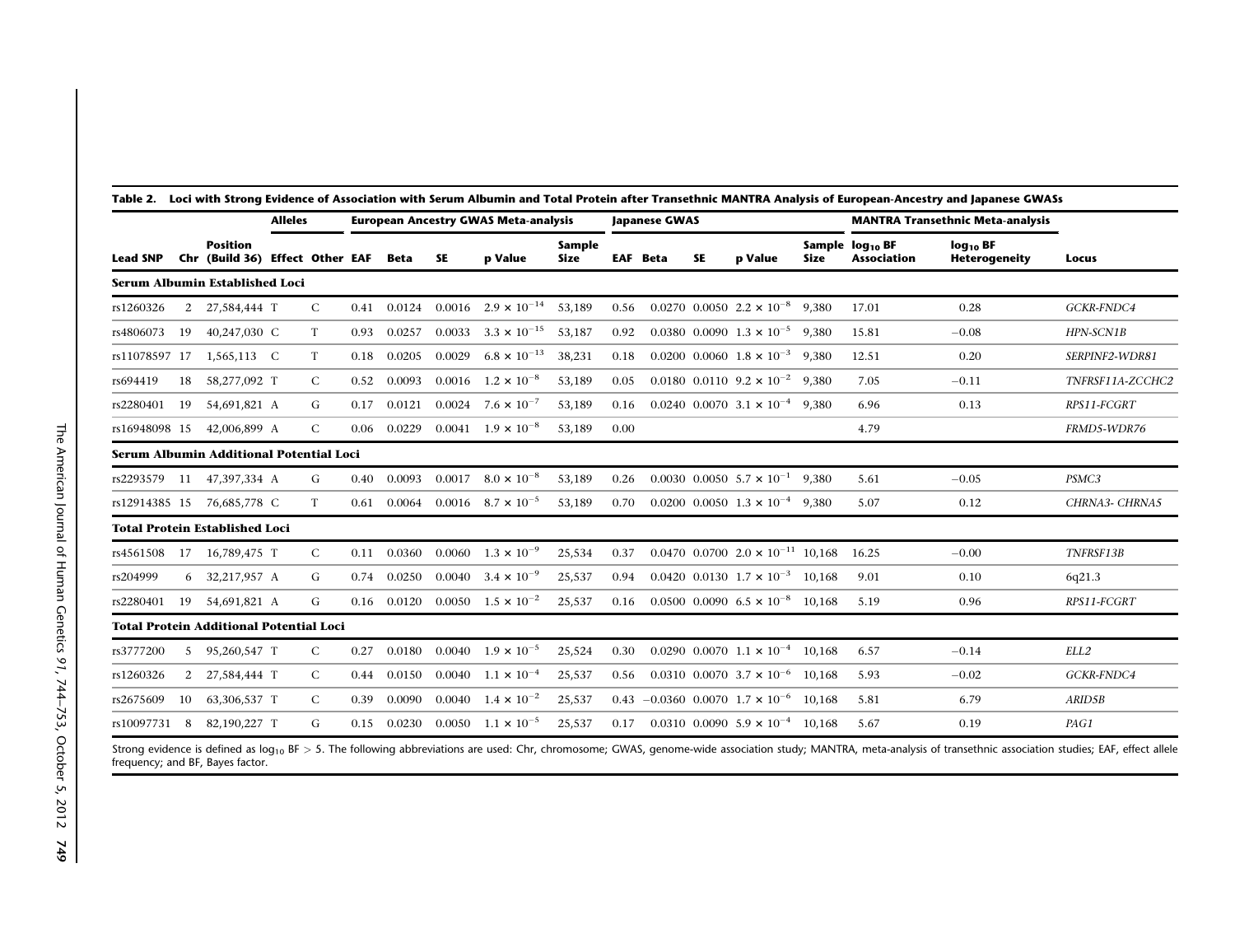<span id="page-6-0"></span>

European meta-analysis





The two panels present signal plots for the MANTRA association signal (A) after transethnic meta-analysis of European-ancestry and Japanese GWASs and (B) after meta-analysis of the European ancestry GWAS only. Each point represents a SNP passing QC in our MANTRA analysis, plotted with their BF (on a  $log_{10}$  scale) as a function of genomic position (build 36). In each panel, the lead SNP is represented by the purple circle. The color coding of all other SNPs indicates LD with the lead SNP (estimated by CEU  $r^2$  from phase

B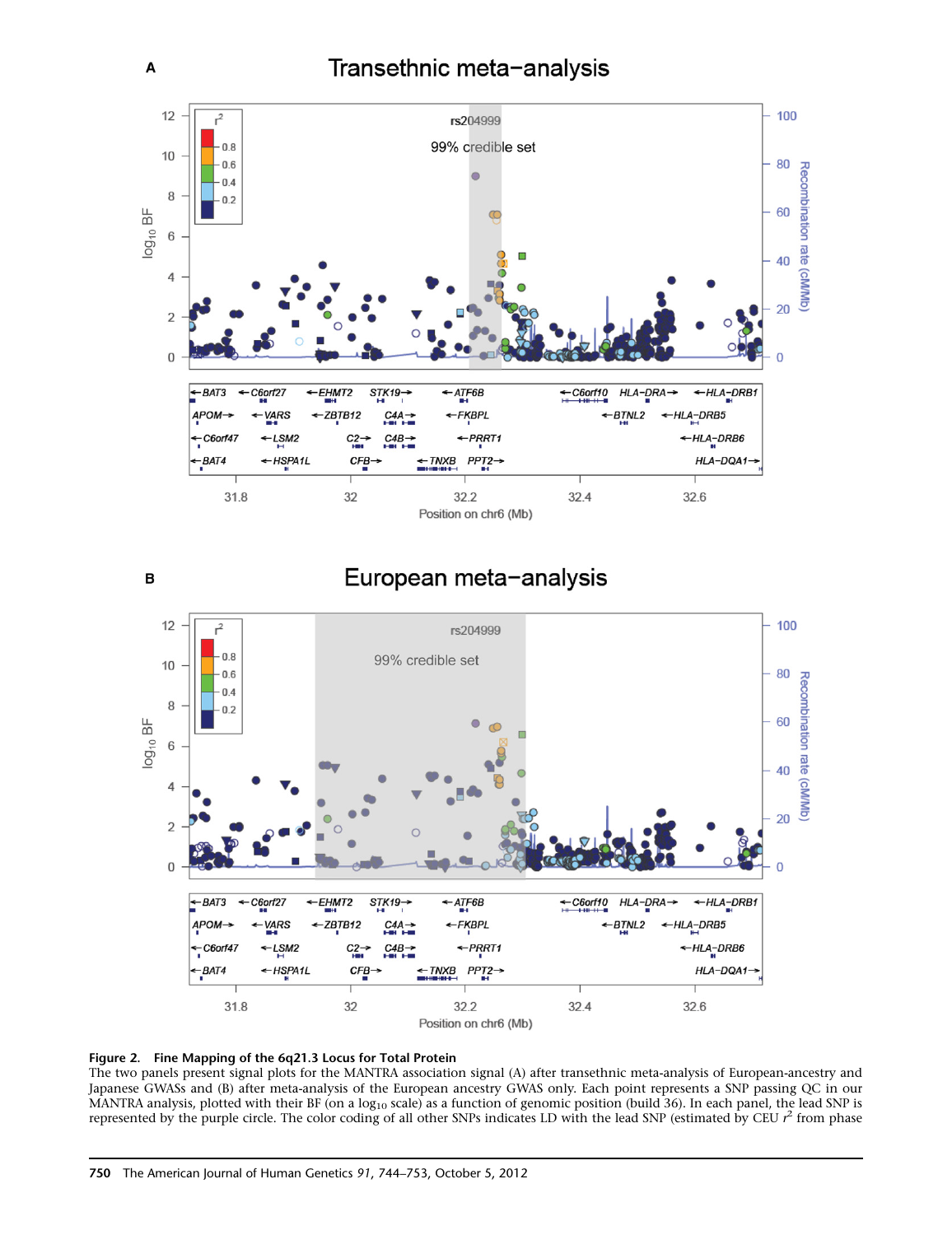<span id="page-7-0"></span>albumin and Ig in lysosomes and thereby extends their serum half-life.<sup>[17](#page-9-0)</sup>

To gain insights into the possible functional role of other serum albumin and total protein loci, we began by performing expression quantitative trait locus (eQTL) mapping using data derived from 1,469 whole blood samples.<sup>[20](#page-9-0)</sup> Gene expression levels were measured from peripheral blood and assayed in 1,240 individuals with Illumina HT12 v3 and in 229 individuals with Illumina H8 v2 BeadChip arrays. Both sets were independently quantile-normalized after  $log<sub>2</sub>$  transformation and subsequently corrected for 50 principal components obtained from the gene expression probe covariance matrix. To integrate both data sets, genotype data were imputed up to 2.5M autosomal SNPs with the use of CEU samples from phase II of the International HapMap Project.<sup>[10](#page-9-0)</sup> SNPs of low frequency (MAF < 5%) or with deviation from Hardy-Weinberg equilibrium (p  $<\,10^{-4})$  were excluded from the subsequent analysis. Cis-eQTL effects (within 1 Mb of the probe) were determined with Spearman's ranked correlation, and meta-analysis between the two data sets was performed with the use of weighted Z scores. The false discovery rate (FDR) was then assessed by permutation. Using this approach, we mapped lead SNPs at four of the identified loci (GCKR-FNDC4, SERPINF2-WDR81, and RPS11-FCGRT for serum albumin; 6q21.3 for total protein) to cis expression levels of 18 genes ([Table S6\)](#page-8-0). The strongest associations were observed for expression of NOSIP ( $p =$ 2.4  $\times$  10<sup>-17</sup> at RPS11-FCGRT) and HLA-DQA1 (MIM 146880) /HLA-DQA2 (MIM 613503, p =  $9.1 \times 10^{-36}$  at 6q21.3). NOSIP (nitric oxide synthase interacting protein) inhibits endothelial nitric oxide synthesis, whereas HLA-DQA1/2 is a human leukocyte antigen (HLA) class II antigen with an immune system role related to processing and presentation of antigen peptides.

We noticed that the lead SNP at the GCKR-FNDC4 locus (rs1260326, c.1337T>C [p. Leu446Pro]; RefSeq NM\_ 001486.3) is a GCKR missense mutation with moderate predicted functional impact by snpEff, and has been previously associated with several metabolic traits, as well as kidney, liver, and hematologic phenotypes ([Table S7\)](#page-8-0). We used data from the 1000 Genomes Project<sup>[15](#page-9-0)</sup> to search for additional coding variants with predicted function in strong LD  $(r^2 > 0.5$  in 283 individuals of European ancestry) with lead SNPs at our identified serum albumin and total protein loci ([Table S8](#page-8-0)). Across serum albumin loci, two nonsynonymous SNPs mapped to SERPINF2, a gene encoding an inhibitor of plasmin which degrades plasma fibrin and other proteins, and one nonsynonymous SNP mapped to CHRNA5 (MIM 118505), a nicotinic acetylcholine receptor gene associated with smoking behavior $21,22$  and lung cancer.<sup>[23](#page-9-0)</sup> For total protein, nonsy-



Figure 3. Serum Albumin, Total Protein, and Serum Globulin Concentrations and Albumin-to-Ig Ratio in Wild-Type and  $hepsin^{-/-}$  Mice

Data are presented as mean  $\pm$  SD, and the number of mice in each experimental group is shown in parentheses. Results for serum albumin are shown in (A); for total protein in (B); for serum globulin in (C); and the albumin-to-Ig ratio (A/Ig ratio) in wild-type (WT) and hepsin<sup>-/-</sup> (KO) mice in (D). Statistical differences are shown by p values. Note the significantly lower serum albumin concentrations, but not Ig concentrations, in KO mice compared to WT mice.

nonymous SNPs mapped to TNFRSF13B and ELL2, and to PPT2 (MIM 603298) and EGFL8 (MIM 609897) at the 6q21.3 locus. Mutations in TNFRSF13B cause immunodeficiency common variable type 2 (MIM 240500), characterized by hypogammaglobulinemia and recurrent bacterial infections due to failure of  $\beta$  cell differentiation and impaired production of Ig. They also cause selective IgA deficiency 2 (MIM 609529), the most common primary immunodeficiency, affecting 1 in 600 individuals in the western world. ELL2 product directs Ig secretion in plasma cells, and the 6q21.3 major histocompatibility complex class III region encompasses a number of genes involved in autoimmunity, inflammation, and complement proteins. Interrogation of the National Human Genome Research Institute (NHGRI) GWAS catalog<sup>24</sup> highlighted that lead SNPs at ten of the identified loci have themselves been reported or are in LD  $(r^2 > 0.5$  in 283 individuals of European ancestry) with those disclosed, for a diverse range of human complex traits [\(Table S7\)](#page-8-0) but are enriched for metabolic phenotypes that are associated with, or are direct products of, protein metabolism.

Finally, we used the human interactome database (Cytoscape) to construct an interaction network consisting of

II HapMap): red,  $r^2 \ge 0.8$ ; gold,  $0.6 \le r^2 < 0.8$ ; green,  $0.4 \le r^2 < 0.6$ ; cyan,  $0.2 \le r^2 < 0.4$ ; blue,  $r^2 < 0.2$ ; and gray,  $r^2$  unknown. Recombi-<br>nation rates are estimated from the International HapMan Project and nation rates are estimated from the International HapMap Project and gene annotations are taken from the University of California Santa Cruz genome browser. In each panel, the gray-shaded regions correspond to the genomic interval covered by a 99% credible set of SNPs.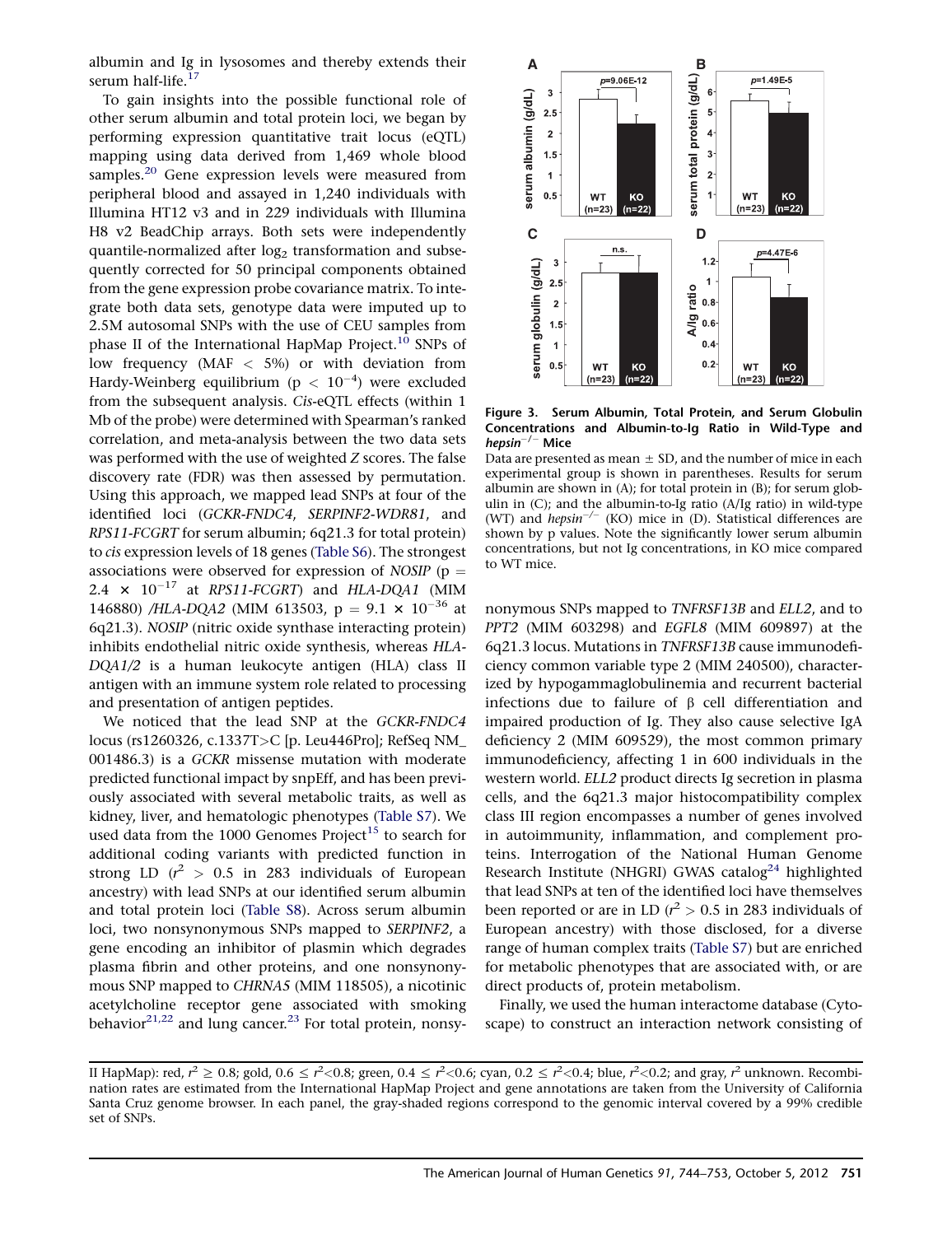<span id="page-8-0"></span>250 proteins that directly interact with genes in the identified serum albumin and total protein loci reported in [Table](#page-5-0) [2.](#page-5-0) For identifying molecular complexes within this firstdegree interaction network, cluster analyses were performed with the FAG-EC algorithm, implemented in the ClusterViz plug-in, with standard settings applied. In total, 16 distinct clusters were identified, including three large complexes (Figure S4) that were carried forward for further analysis. Functional enrichment analyses within these clusters were performed following defined pathways from BioCarta, KEGG, PANTHER, and Reactome via the Database for Annotation, Visualization, and Integrated Discovery (DAVID). The most significantly enriched clusters from protein interaction network analyses incorporated ribosomal functioning and protein translation, proteasomal protein degradation, and immune-response signaling (Table S9). As a complementary approach, we applied an implementation of gene-set enrichment analysis (MAGENTA $^{25}$  $^{25}$  $^{25}$ ) to identify whether defined biological pathways from BioCarta, Gene Ontology, Ingenuity, KEGG, PANTHER, and Reactome were enriched in the leading-edge fraction of the meta-analysis. In brief, gene association p values were calculated on the basis of metaanalysis summary statistics for SNPs within a 110-kbupstream and 40-kb-downstream window. These gene scores were then corrected for gene size, number of SNPs, and the LD between them, and subsequently ranked by p value. Enrichment in the  $75<sup>th</sup>$  and  $95<sup>th</sup>$  percentiles was assessed for significance by comparison with 10,000 randomly generated pathways. Using an FDR threshold of 5%, we observed significant overrepresentation of genes assigned to three pathways: RNA- (FDR  $= 0.044$ ), sensoryperception- (FDR  $= 0.027$ ), and protein-trafficking-related pathways (FDR =  $0.043-0.044$ ) (Table S10).

In conclusion, we have identified six loci for serum albumin concentration and three for total protein at genome-wide significance. These loci harbor genes that fall across a diverse range of biological pathways, including those involved in biomarkers, immune regulation, and disease, but are enriched for those relevant to the synthesis and degradation of serum protein. By combining GWAS data from European and Japanese populations, we observed some evidence of heterogeneity in allelic effects between ancestry groups and have demonstrated substantial improvements in the localization of potential causal variants. Taken together, our results highlight the advantages of transethnic meta-analysis for the discovery and fine mapping of complex trait loci and provide initial insights into the underlying genetic architecture of serum protein concentrations and their association with human disease.

### Supplemental Data

Supplemental Data include four figures, ten tables, Supplemental Acknowledgments, study characteristics, samples, and assays and can be found with this article online at [http://www.cell.com/](http://www.cell.com/AJHG/) [AJHG/](http://www.cell.com/AJHG/).

#### Acknowledgments

A.P.M acknowledges financial support from the Wellcome Trust, grant numbers WT081682, WT064890, WT098017, and WT090532. N.F. acknowledges financial support from AHA 0675001N, R01HL089651, and U01HG004803.

Received: May 11, 2012 Revised: June 18, 2012 Accepted: August 23, 2012 Published online: September 27, 2012

### Web Resources

The URLs for data presented herein are as follows:

- 1000 Genomes Project, <http://www.1000genomes.org/> ClusterViz plug-in, <http://code.google.com/p/clusterviz-cytoscape>
- DAVID, <http://david.abcc.ncifcrf.gov>
- GCTA, <http://www.complextraitgenomics.com/software/gcta/>
- NHGRI Catalog of Published Genome-wide Association Studies, <http://www.genome.gov/gwastudies/>
- Online Mendelian Inheritance in Man (OMIM), [http://www.](http://www.omim.org) [omim.org](http://www.omim.org)

SNIPPER, <http://csg.sph.umich.edu/boehnke/snipper/> snpEff, <http://snpeff.sourceforge.net>

#### References

- 1. Nelson, J.J., Liao, D., Sharrett, A.R., Folsom, A.R., Chambless, L.E., Shahar, E., Szklo, M., Eckfeldt, J., and Heiss, G. (2000). Serum albumin level as a predictor of incident coronary heart disease: the Atherosclerosis Risk in Communities (ARIC) study. Am. J. Epidemiol. 151, 468–477.
- 2. Goldwasser, P., and Feldman, J. (1997). Association of serum albumin and mortality risk. J. Clin. Epidemiol. 50, 693–703.
- 3. Johnson, A., Rohlfs, E., and Silverman, L. (1999). Tietz Textbook of Clinical Chemistry (Philadelphia, PA: WB Saunders Co.).
- 4. Dal Colletto, G.M., Krieger, H., and Magalhães, J.R. (1983). Genetic and environmental determinants of 17 serum biochemical traits in Brazilian twins. Acta Genet. Med. Gemellol. (Roma) 32, 23–29.
- 5. Whitfield, J.B., and Martin, N.G. (1984). The effects of inheritance on constituents of plasma: a twin study on some biochemical variables. Ann. Clin. Biochem. 21, 176–183.
- 6. Kalousdian, S., Fabsitz, R., Havlik, R., Christian, J., and Rosenman, R. (1987). Heritability of clinical chemistries in an older twin cohort: the NHLBI Twin Study. Genet. Epidemiol. 4, 1–11.
- 7. Pankow, J.S., Folsom, A.R., Cushman, M., Borecki, I.B., Hopkins, P.N., Eckfeldt, J.H., and Tracy, R.P. (2001). Familial and genetic determinants of systemic markers of inflammation: the NHLBI family heart study. Atherosclerosis 154, 681–689.
- 8. Kamatani, Y., Matsuda, K., Okada, Y., Kubo, M., Hosono, N., Daigo, Y., Nakamura, Y., and Kamatani, N. (2010). Genomewide association study of hematological and biochemical traits in a Japanese population. Nat. Genet. 42, 210–215.
- 9. Kim, Y.J., Go, M.J., Hu, C., Hong, C.B., Kim, Y.K., Lee, J.Y., Hwang, J.Y., Oh, J.H., Kim, D.J., Kim, N.H., et al; MAGIC consortium. (2011). Large-scale genome-wide association